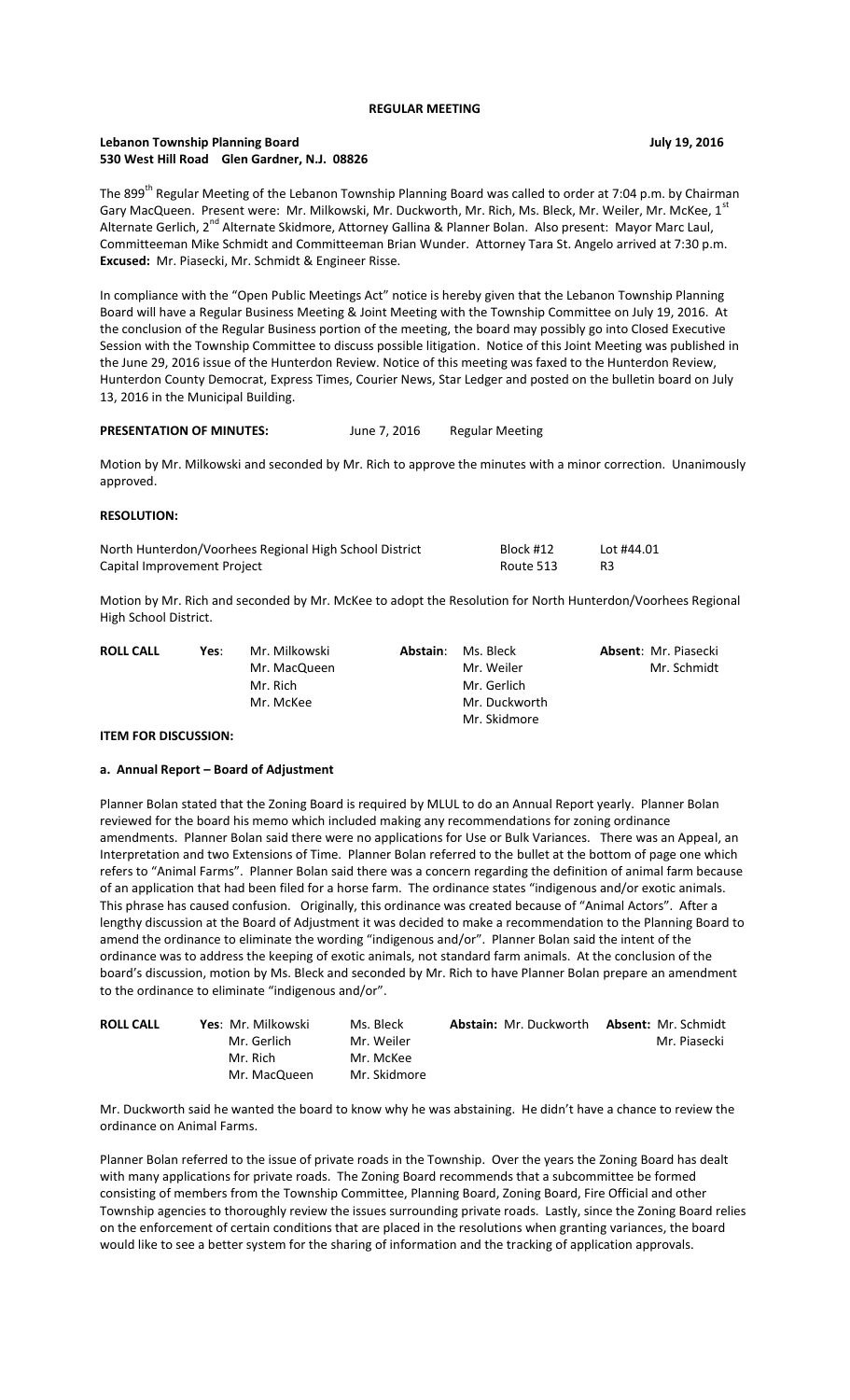# **Lebanon Township Planning Board July 19, 2016 Page 2**

### **PRESENTATION OF BILLS & REPORT:**

|                       | Total: \$1,162.10 |          |
|-----------------------|-------------------|----------|
| b. Michael Bolan, PP  |                   | 5799.60  |
| a. John Gallina, Esg. |                   | \$362.50 |

Motion by Mr. Gerlich and seconded by Ms. Bleck to approve the bills as presented. Unanimously approved**.**

## **CORRESPONDENCE:** a. Law of Land Articles

Chairman MacQueen noted there was additional correspondence and asked if the board had a chance to read it. Ms. Glashoff informed the board that one of the items was email correspondence between Engineer Risse and the Engineer for the horse farm and that she wanted the board to have this update. Ms. Glashoff stated that the 3 items in questions needed to be addressed and can't be conditions of approval. The board agreed. Chairman MacQueen asked when the applicant would be on the agenda. Ms. Glashoff said not until those items have been addressed per Engineer Risse. Mr. Duckworth asked to speak to the board and public. The Environmental Commission is having their Farm Passport Challenge again this year. Mr. Duckworth handed out to everyone the form for when you visit the Farm Stands listed. The Green Team is sponsoring the Farm Passport Challenge. Mr. Duckworth said last year Farm Passport Challenge was a big success and they are looking to have another successful year.

Chairman Mac Queen asked when is the next PB meeting. Ms. Glashoff said either August  $2^{nd}$  or  $16^{th}$ . At this point nothing is scheduled. The board decided to cancel the August meeting. The next meeting is scheduled for September 20<sup>th</sup>. Chairman MacQueen informed the board that he would not be available on that date, Ms. Bleck as Vice Chair will cover the meeting. Ms. Glashoff informed the board that the Governor signed into law another extension of the Permit Extension Act of 2008. This time it only includes counties that were impacted by Superstorm Sandy.

## **DISCUSSION ON AFFORDABLE HOUSING** - Attorney St. Angelo

Attorney St. Angelo informed the board that most of the discussion can be done in open meeting, but that she will want to go into closed executive session near the end of the update. Attorney St. Angelo informed the board that she did have some good news. Attorney St. Angelo said a published opinion on July  $11<sup>th</sup>$  by the Appellate Division ruled that there is no mandate in the fair housing act regarding the gap period obligation. It reduces the Fair Share Housing Centers alleged numbers by 145,000 statewide a third of what they were claiming. This is great for the municipalities. The two thousand dollars that the municipalities paid into the municipal consortium because Fair Share Housing opposed it and made the argument to the Appellate Division. Fair Share Housing will appeal it to the Supreme Court. Attorney St. Angelo said that one good thing that happened is Fair Share already made an emergent application to the Supreme Court and asked that they stay any trial court action on this and the Supreme Court denied it and told Fair Share Housing that they would have to make a motion in the normal course.

Attorney St. Angelo referred to the case management conference back in April with Judge Miller for our small group and with summer vacations he has given us to the end of September to complete our depositions. Also, Judge Miller hasn't sat any return dates on the motions on the compliance mechanisms, Highland motions and the vacant land adjustments motions that were submitted. Attorney St. Angelo said probably because of the gap period issue and putting it off until that issue was resolved and hoping that things will be scheduled soon. At this point Fair Share Housing hasn't submitted anything. Attorney St. Angelo said she received a response to her letter from the Fair Share Housing Center asking for a 30 day extension to respond to her Highlands motion. Attorney St. Angelo said she agreed to the extension which was 60 days ago.

Attorney St. Angelo stated at this point we could go into Executive Session. Chairman MacQueen asked if anyone had a questions. Committeeman Schmidt asked what would be the schedule for the time line for the Supreme Court review on the gap period Attorney St. Angelo said the Court will probably move quickly on it before the end of the year. Chairman MacQueen asked for a motion to go into Closed Executive Session. The public who was present left the meeting at this time.

### **Resolution 03-2016**

**WHEREAS,** Section 7(b) of the Open Public Meetings Act 1.1975 c. 231 NJSA 10:4-12(b)(8) permits the exclusion of the public from Planning Board Meetings where certain matters are to be discussed; and

**WHEREAS,** the Open Public Meetings Act also recognizes exceptions to the right of the public to attend portions of such meetings; and

**WHEREAS,** the Lebanon Township Planning Board is desirous to meet to discuss potential litigation – affordable housing; and